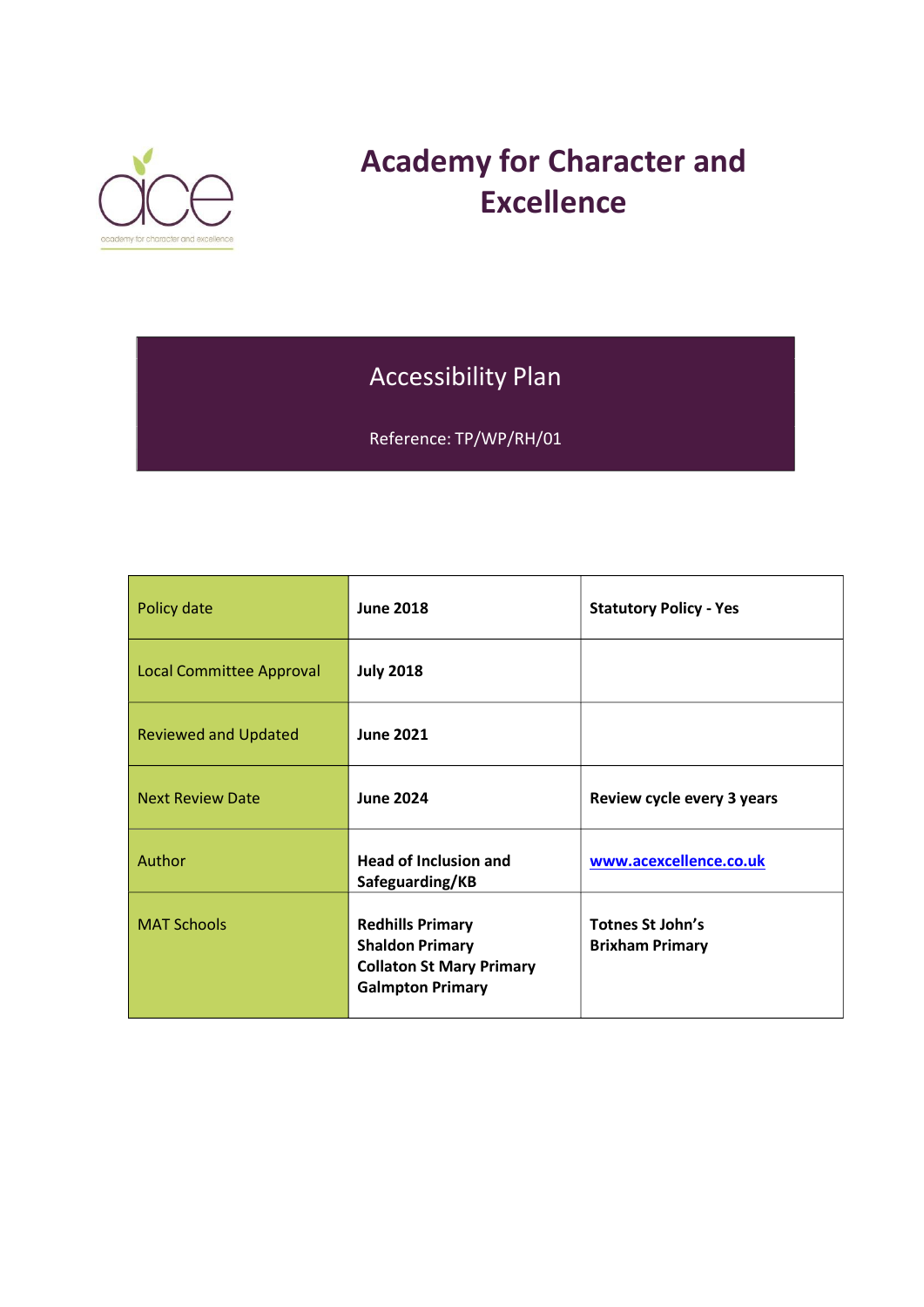#### **Who should use this policy?**

This policy will apply to all staff employed by the Academy for Character and Excellence at Brixham C of E Primary School and parents of children attending Brixham C of E Primary School in relation to the accessibility of the environment and curriculum for children with disabilities.

This policy will be reviewed every three years unless significant legislative changes occur before the review date.

## **Contents**

#### John 10:10

#### *I have come that they may have life, and have it to the full.*

Our school's approach to Accessibility follows that of the Church of England Education Office in that it seeks to be faith-sensitive and inclusive. It is underpinned by Our Vision of '*Life in all its fullness'* and ensures that all of school life incorporates the values of the Christian Faith. These values are central to all that we do and determine how we will implement all policies and procedures. We want to ensure that through our gateways of citizenship, leadership, expression, exploration and flourishing, all pupils and adults are shown how to be compassionate, passionate, honest, inspiring and responsible individuals. By starting with our vision, we aim to ensure that all members of our school community understand our expectations, our practise and the ways in which we will implement this Policy.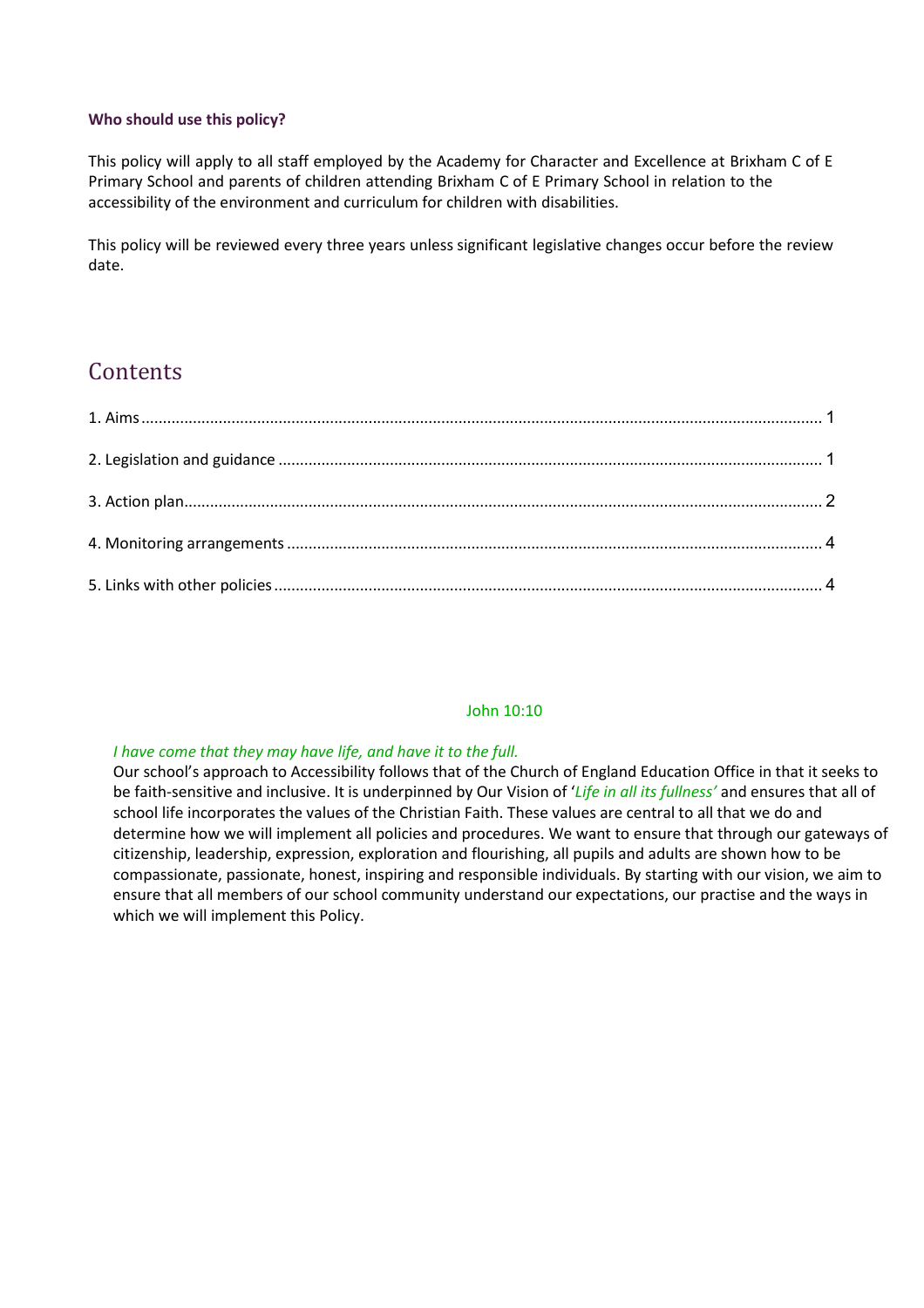#### <span id="page-2-0"></span>**1. Aims**

Schools are required under the Equality Act 2010 to have an accessibility plan. The purpose of the plan is to:

- Increase the extent to which disabled pupils can participate in the curriculum
- Improve the physical environment of the school to enable disabled pupils to take better advantage of education, benefits, facilities and services provided
- Improve the availability of accessible information to disabled pupils

Our school aims to treat all its pupils fairly and with respect. This involves providing access and opportunities for all pupils without discrimination of any kind.

Our school is guided by our school values and virtues. Our school adheres to [schedule](http://www.legislation.gov.uk/ukpga/2010/15/schedule/10) 10 of the Equality Act 2010. Our school is an inclusive school.

The plan will be made available online on the school website, and paper copies are available upon request.

Our school is also committed to ensuring staff are trained in equality issues with reference to the Equality Act 2010, including understanding disability issues.

The school supports any available partnerships to develop and implement the plan, following guidance procedure from the local authority, and the Multi Academy Trust.

Our school's complaints procedure covers the accessibility plan. If you have any concerns relating to accessibility in school, this procedure sets out the process for raising these concerns.

We have included a range of stakeholders in the development of this accessibility plan, including pupils, parents, staff, governors, board of directors and CEO.

#### <span id="page-2-1"></span>**2. Legislation and guidance**

This document meets the requirements of [schedule](http://www.legislation.gov.uk/ukpga/2010/15/schedule/10) 10 of the Equality Act 2010 and the Department for Education (DfE) [guidance](https://www.gov.uk/government/publications/equality-act-2010-advice-for-schools) for schools on the Equality Act 2010.

The Equality Act 2010 defines an individual as disabled if they have a physical or mental impairment that has a 'substantial' and 'long-term' adverse effect on their ability to undertake normal day to day activities.

Under the Special Educational Needs and Disability [\(SEND\) Code](https://www.gov.uk/government/publications/send-code-of-practice-0-to-25) of Practice, 'long-term' is defined as 'a year or more' and 'substantial' is defined as 'more than minor or trivial'. The definition includes sensory impairments such as those affecting sight or hearing, and long-term health conditions such as asthma, diabetes, epilepsy and cancer.

Schools are required to make 'reasonable adjustments' for pupils with disabilities under the Equality Act 2010, to alleviate any substantial disadvantage that a disabled pupil faces in comparison with non-disabled pupils. This can include, for example, the provision of an auxiliary aid or adjustments to premises.

This policy complies with our funding agreement and articles of association.

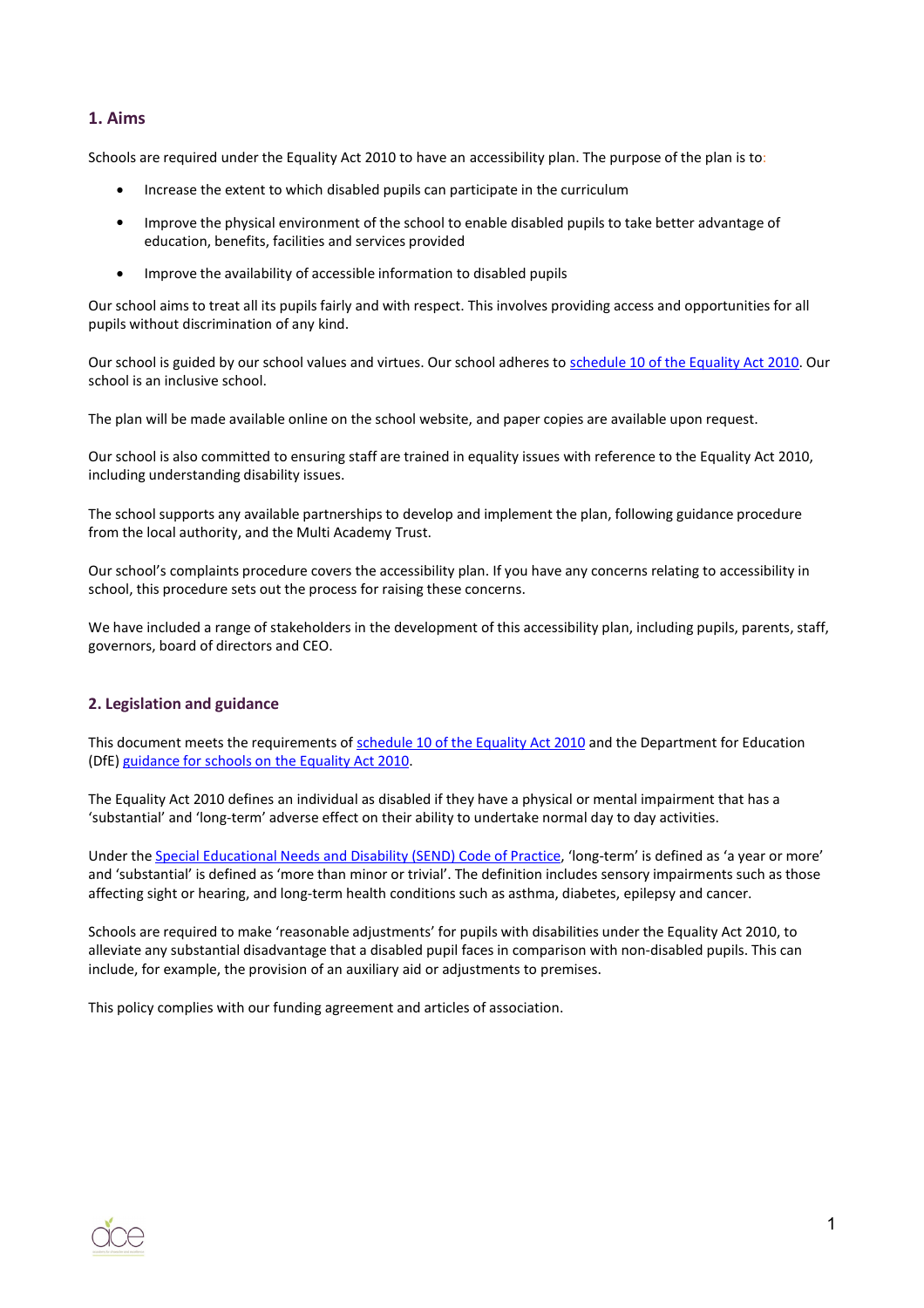### **3. Action plan**

This action plan sets out the aims of our accessibility plan in accordance with the Equality Act 2010.

<span id="page-3-0"></span>

| Aim                                                                     | <b>Current good practice</b><br>Include established practice<br>andpractice under development                                                                                                                                                                                                                                                                                                                                                                                                                        | <b>Objectives</b><br>State short,<br>mediumand long-<br>term objectives                                                                                                                                                                               | <b>Actions to be taken</b>                                                                                                                                                                                                                                                                                                                                         | <b>Person</b><br>responsible                                                                               | Date to<br>complete<br>actions by                                                                                          | <b>Success criteria</b>                                                                                                                                                                                                        |
|-------------------------------------------------------------------------|----------------------------------------------------------------------------------------------------------------------------------------------------------------------------------------------------------------------------------------------------------------------------------------------------------------------------------------------------------------------------------------------------------------------------------------------------------------------------------------------------------------------|-------------------------------------------------------------------------------------------------------------------------------------------------------------------------------------------------------------------------------------------------------|--------------------------------------------------------------------------------------------------------------------------------------------------------------------------------------------------------------------------------------------------------------------------------------------------------------------------------------------------------------------|------------------------------------------------------------------------------------------------------------|----------------------------------------------------------------------------------------------------------------------------|--------------------------------------------------------------------------------------------------------------------------------------------------------------------------------------------------------------------------------|
| Increase access to<br>the curriculum for<br>pupils with a<br>disability | Our school offers a differentiated<br>curriculum for all pupils.<br>We use resources tailored to the<br>needs of pupils who require support<br>to access the curriculum.<br>Curriculum resources include<br>examples of people with disabilities.<br>Curriculum progress is tracked for all<br>pupils, including those with a<br>disability.<br>Targets are set effectively and are<br>appropriate for pupils with additional<br>needs.<br>The curriculum is reviewed to ensure<br>it meets the needs of all pupils. | To ensure the safety of<br>all children with<br>disabilities<br>To promote<br>independence for<br>children with disabilities<br>To identify a need and<br>be able to make<br>reasonable adjustments<br>allowing the child to<br>access the curriculum | Regular multi-agency<br>meeting to identify any<br>adjustments needed to<br>ensure the safe access<br>for disabled children<br>Ensuring the<br>appropriate resources<br>are available to support<br>all children with<br>additional needs.<br>Specific training to be<br>provided for all staff<br>working directly with<br>pupils identified with a<br>disability | SENDCO and<br><b>Inclusion Lead</b><br>SENDCO and<br><b>Inclusion Lead</b><br>SENDCO and<br>Inclusion Lead | Ongoing<br>for<br>individual<br>pupils<br>Ongoing<br>for<br>individual<br>pupils<br>Ongoing<br>for<br>individual<br>pupils | Pupils with a disability<br>have an increased<br>access to the<br>curriculum<br>Resources readily<br>available for pupils<br>with a disability<br>Staff trained and able<br>to effectively support<br>pupils with a disability |
| Improve and<br>maintain access to<br>the physical<br>environment        | The environment is adapted to the<br>needs of pupils as required.<br>This includes:                                                                                                                                                                                                                                                                                                                                                                                                                                  | Regular maintenance<br>checks of completed by<br>staff.<br>Multiagency meetings                                                                                                                                                                       | Training provided to<br>ensure the safe use of<br>all equipment by staff                                                                                                                                                                                                                                                                                           | SENDCO and<br>Inclusion Lead                                                                               | Ongoing                                                                                                                    | The environment is<br>accessible and well<br>maintained to ensure<br>the safety of all pupils                                                                                                                                  |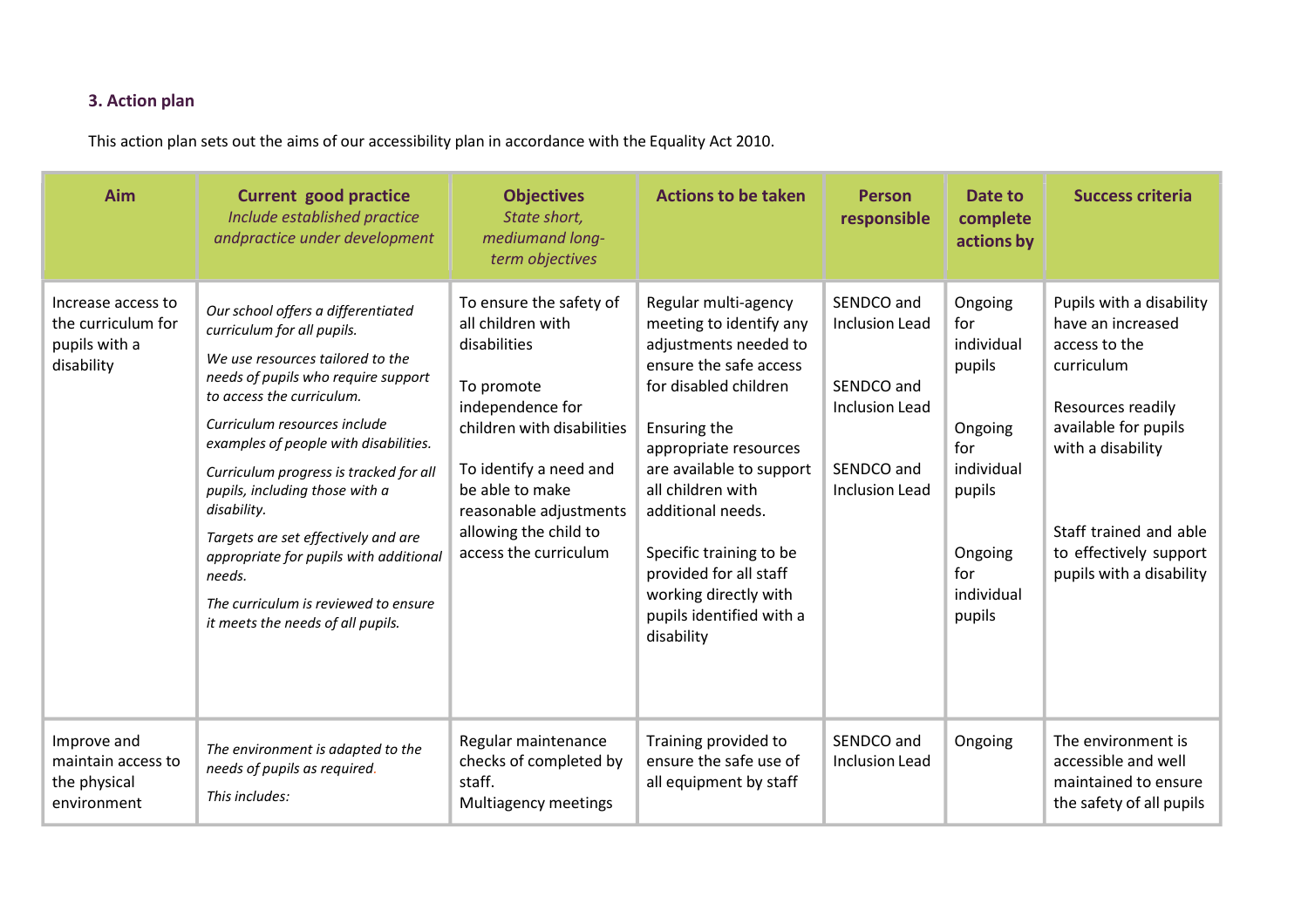|                                                                             | Ramps<br>Elevators<br>Corridor width<br>Disabled toilets<br>andchanging<br>facilities<br>Library shelves at<br>$\bullet$<br>wheelchair-accessible                                                         | to ensure all equipment<br>and grounds are<br>discussed with<br>improvements made as<br>required                                                                                                                        |                                                                                                                                                                                                              |                              |         | identified with<br>a disability<br>Wheelchair<br>friendly roots<br>are in place                                          |
|-----------------------------------------------------------------------------|-----------------------------------------------------------------------------------------------------------------------------------------------------------------------------------------------------------|-------------------------------------------------------------------------------------------------------------------------------------------------------------------------------------------------------------------------|--------------------------------------------------------------------------------------------------------------------------------------------------------------------------------------------------------------|------------------------------|---------|--------------------------------------------------------------------------------------------------------------------------|
| Improve the<br>delivery of<br>information to<br>pupils with a<br>disability | Our school uses a range of<br>communication methods to ensure<br>information is accessible. This<br>includes:<br>Internal signage<br>Large print resources<br>Pictorial or<br>symbolic<br>representations | To ensure children are<br>provided with a range<br>ofcommunication<br>methods tailored to<br>meet their individual<br>needs<br>Children identified with<br>a disability to continue<br>to make the expected<br>progress | Whole staff training and<br>individual bespoke<br>training available to<br>support pupils with an<br>identified disability<br>Regular review and<br>monitoring cycle to<br>ensure effect working<br>practice | SENDCO and<br>Inclusion Lead | Ongoing | Monitoring to show a<br>range of resources<br>used effectively.<br>Children continue to<br>make the expected<br>progress |